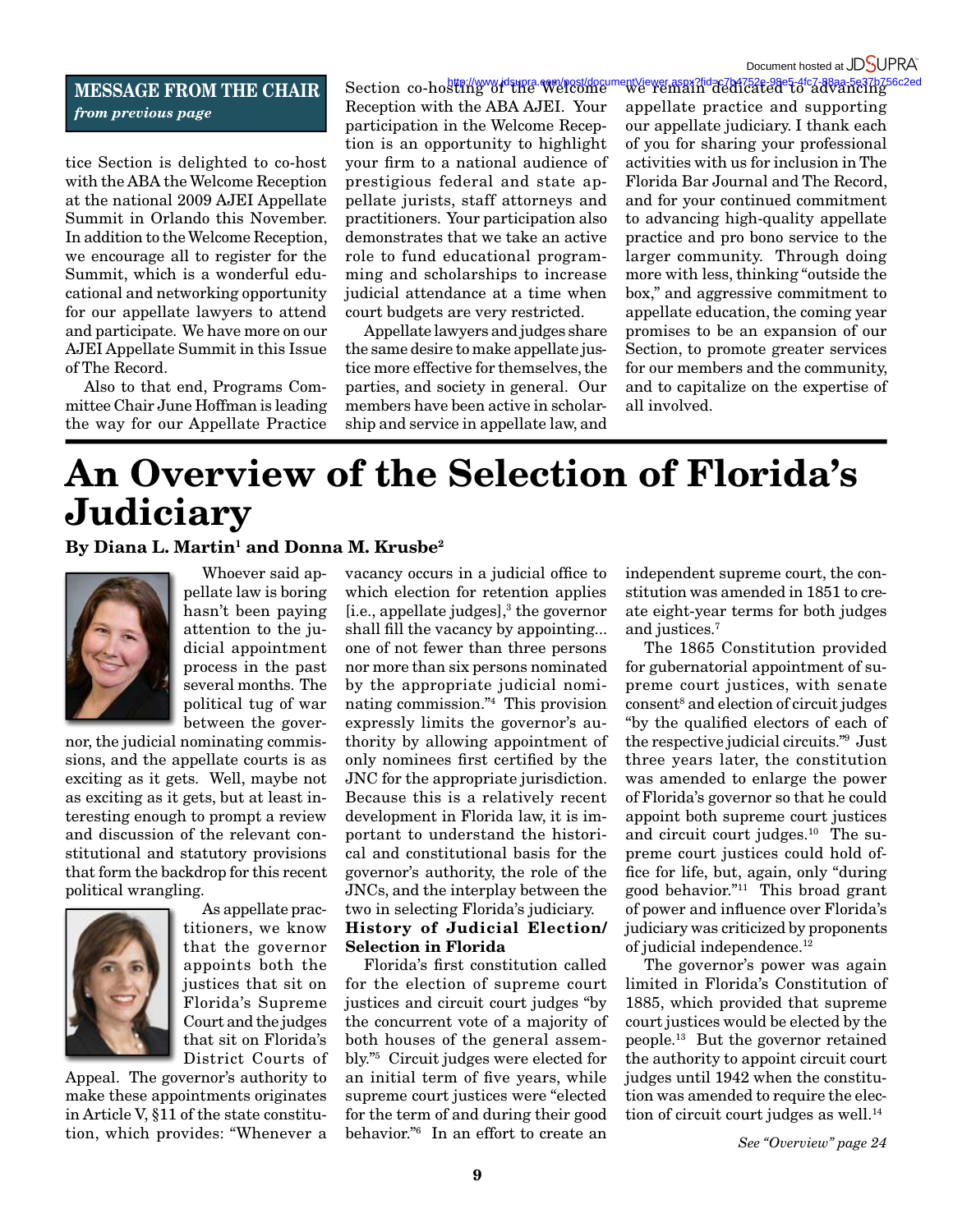### Document hosted at JDSUPRA

## **OVERVIEW** *from page 9*

In 1957, Florida's district courts were created to provide an intermediate level of appellate review.15 The first judges for the district courts of appeal were appointed by the governor.16 Subsequent vacancies on the district courts were filled by general election in the same way supreme court justices and circuit court judges were elected.17

The direct election of all justices and judges in Florida led to abuses within the judicial system.18 "Within [a period of] four years, four out of seven justices on the Florida Supreme Court left office through resignation or retirement after a scandal involving extensive investigations, public exposure, and threats of impeachment."19 This prompted constitutional amendments in the 1970s that resulted in a merit selection and retention system for appellate judges.

#### **Judicial Nominating Commissions**

In 1971, Governor Reubin O'D. Askew created, by Executive Order, judicial nominating councils to assist in judicial selection.<sup>20</sup> Subsequently, by constitutional revision in 1973, the councils were supplanted by separate JNCs, one for the supreme court and one for each district and circuit court.<sup>21</sup> The JNCs were created "to screen applicants for judicial appointments within their respective jurisdictions and to nominate the . . . best qualified persons to the Governor for his appointment."22 They are an arm of the executive branch, established "to insure that politics would not be the only criteria in the selection of judges, and to increase generally the efficiency of the judicial appointive process."23 "The purpose of the [JNC] is to take the judiciary out of the field of political patronage and provide a method of checking the qualifications of persons seeking the office of judge."<sup>24</sup> As the Florida Supreme Court explained early on, "The purpose of

such nominating commission ... was to eliminate that kind of selection which some people referred to as 'picking a judge merely because he was a friend or political supporter of the Governor' thereby providing this desirable restraint upon such appointment and assuring a 'merit selection' of judicial officers."25

The 1973 revision to the Florida Constitution elevated JNCs to "constitutional statu[s] and permanence," making their nominations "binding upon the Governor, as he is under a constitutional mandate to appoint 'one of [the] persons nominated by the appropriate [JNC]."26 Since 1976, the governor has been required to make all judicial appointments from a list of nominees presented by the appropriate JNC.27

The Legislature is charged with the task of establishing the makeup of the JNCs.28 Currently, each JNC is to consist of nine members, all of whom are appointed by the governor.29 The Florida Bar Board of Governors submits to the governor three recommended nominees each for four of the nine spots, but "the Governor may reject all of the nominees recommended for a position and request that the Board of Governors submit a new list of three different recommended nominees for that position who have not been previously recommended by the Board of Governors."30 In appointing members to a JNC, the governor "shall seek to ensure that, to the extent possible, the membership . . . reflects the racial, ethnic, and gender diversity, as well as the geographic distribution, of the population within the territorial jurisdiction of the court for which nominations will be considered."31

Prior to 2001, each JNC was composed of three members of the Florida Bar who were appointed by the Board of Governors; three electors appointed by the governor; and three electors not members of the Florida Bar that were selected and appointed by the other six members of the commission.32 Because the

http://www.jdsupra.com/post/documentViewer.aspx?fid=c7b4752e-88e5-4fc7-88aa-5e37b756c2ed<br>ng commission . . . Was "JNCs" were originally conceived as a way to place a check on the governor's power to appoint members of the judiciary, there was some concern in the legislature that amending the statute so that the governor appoints all members of each JNC would blur the lines between the executive and judicial branches of government,<sup>33</sup> contrary to the very purpose behind Florida's judicial reform movement in the 1970s.

> Currently, JNCs are required to provide the governor with at least three but no more than six nominees for every vacancy on the supreme court and district courts of appeal.34 "The nominations shall be made within thirty days from the occurrence of a vacancy unless the period is extended by the governor for a time not to exceed thirty days. The governor *shall* make the appointment within sixty days after the nominations have been certified to the governor."35

> Prior to January 2009, the governor's authority to reject the nominees submitted by the JNC and request a new slate of nominees had not been challenged. Recently, however, events unfolded in Florida's fifth judicial district that raised the question of whether the governor has the authority to do so.

#### **Fifth District Court of Appeal Vacancy**

In January 2009, the Honorable Robert J. Pleus Jr. retired from the Fifth District Court of Appeal.36 He notified Governor Crist in September 2008, of his impending retirement in order to begin the process of selecting his replacement in a manner that would maintain continuity in the operations of the court.37 The JNC for the Fifth DCA met in November 2008 and certified six nominees for the upcoming vacancy.38

Governor Crist rejected the list of nominees "[i]n the interest of diversity on [Florida's] courts" and requested that the JNC reconvene, reconsider the nominations, and provide a new list of nominees.39 The commission responded by recom-

*continued on next page*